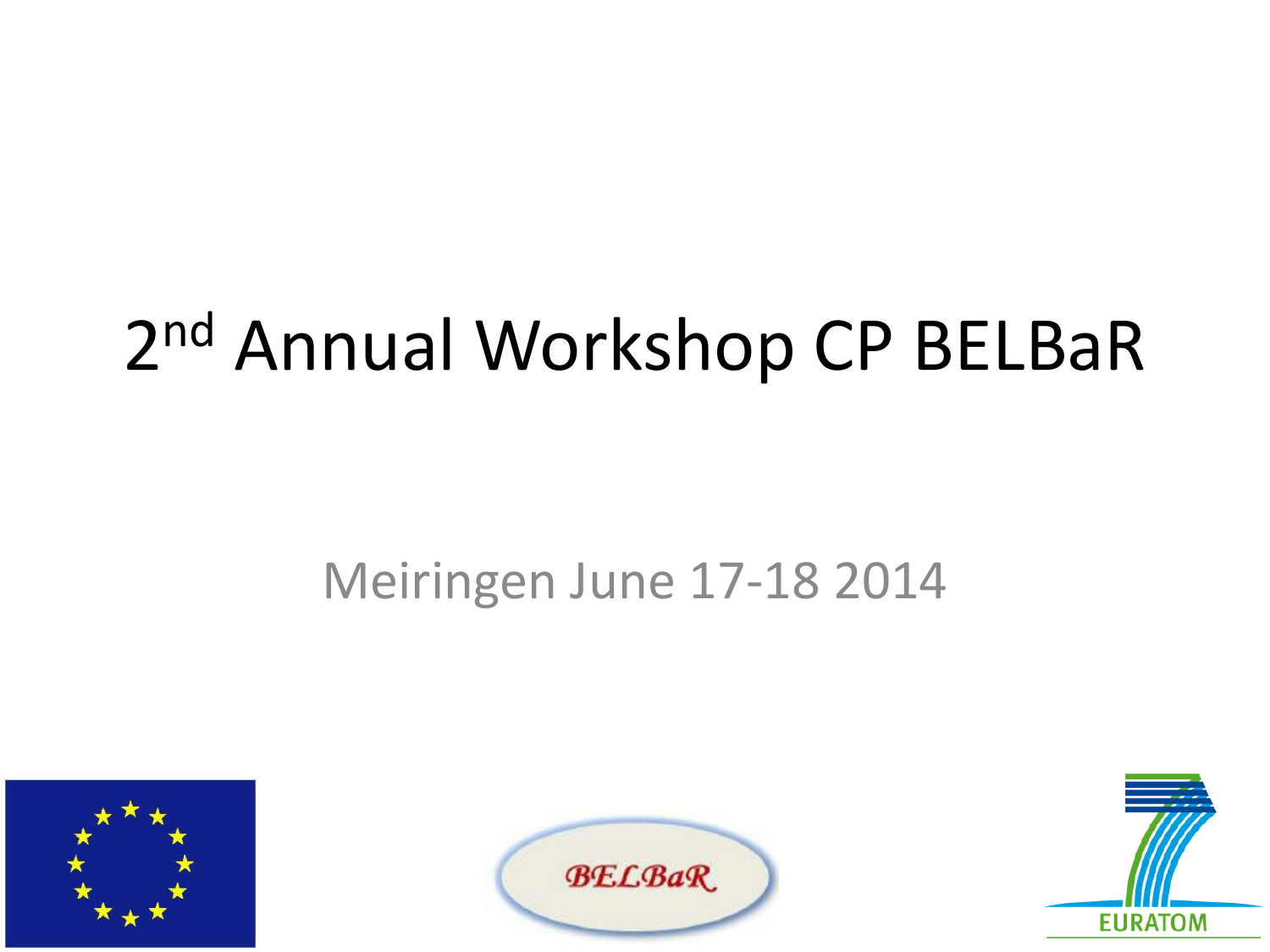#### BELBaR

- BELBaR is a Collaborative Project within the Seventh Framework Programme of the European Atomic Energy Community (Euratom) for nuclear research and training activities.
- The main aim of BELBaR is to increase knowledge of the processes that control clay colloid stability, generation and its ability to transport radionuclides.
- The overall purpose of the project is to come up with a new way of treating issues in long-term safety/performance assessment.
- The project started March 1, 2012 and has a duration of 48 months.
- The project has 14 partners and shortly also an associated partner, from seven European countries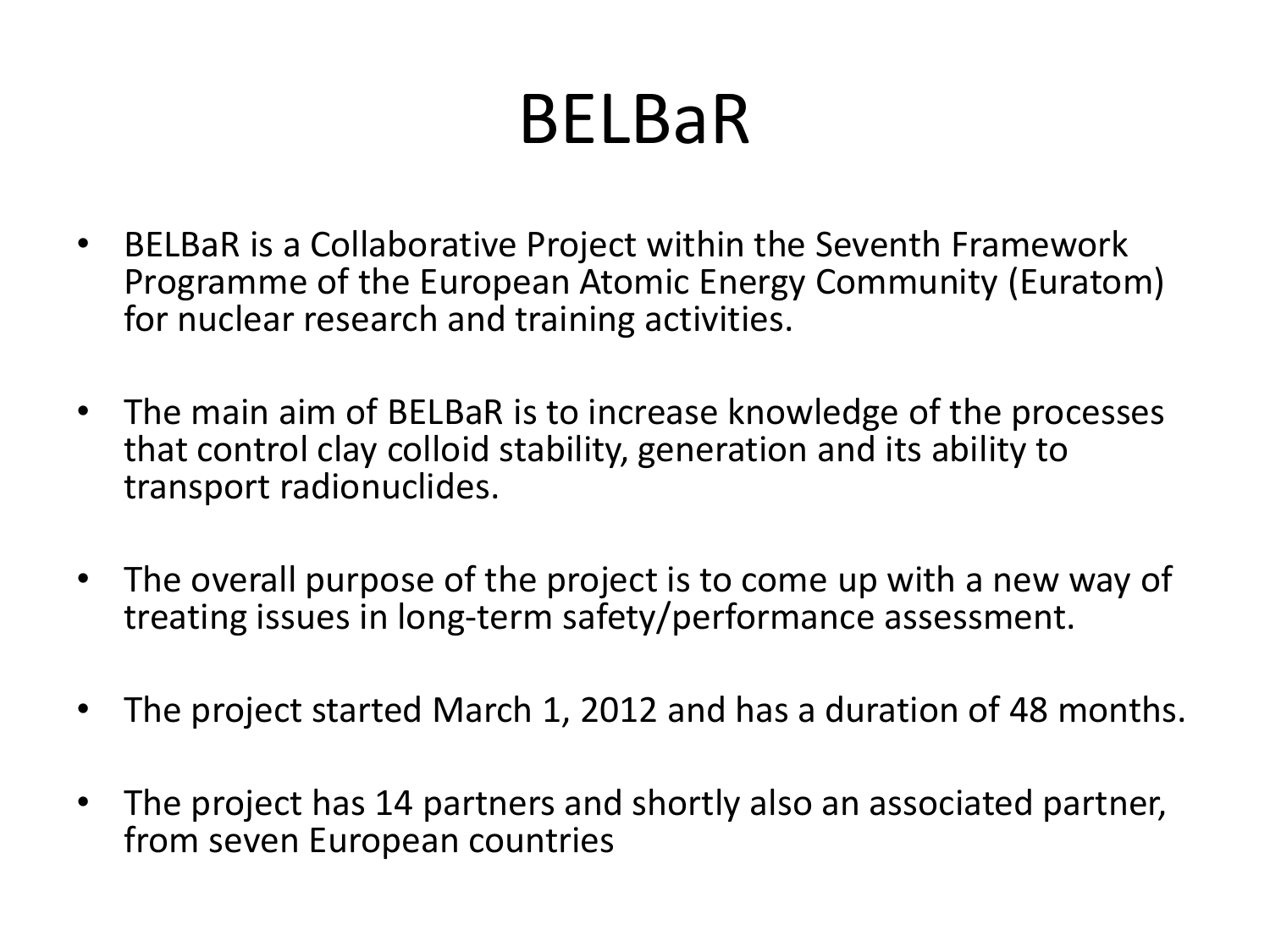## **Meetings**

- BELBaR 1st Workshop Helsinki March
- WP3 meeting Brighton Sept
- Topical meeting Rez Oct
- WP5 meeting Helsinki Nov





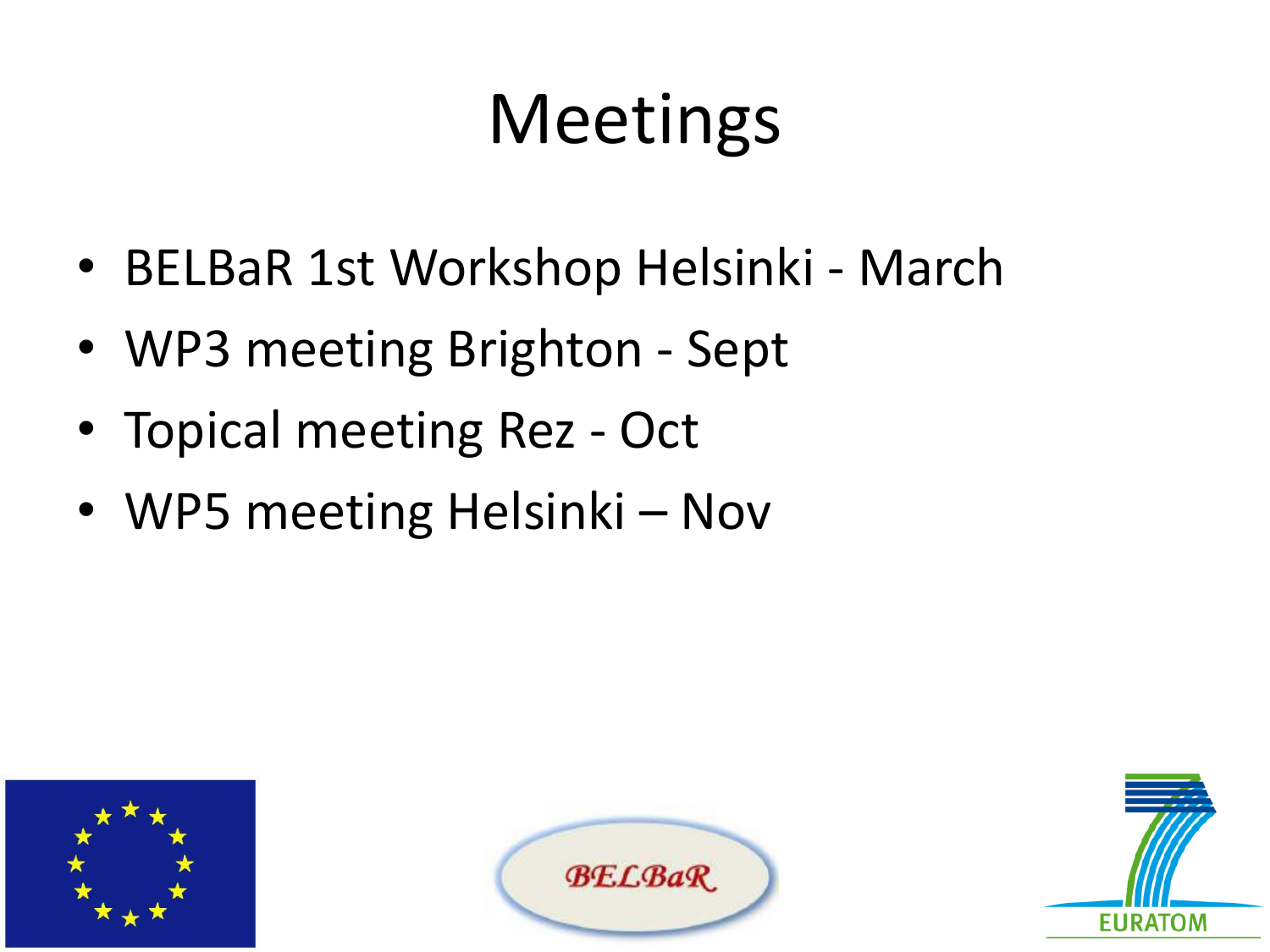#### Project Reporting

- Periodic Report
- Financial reporting





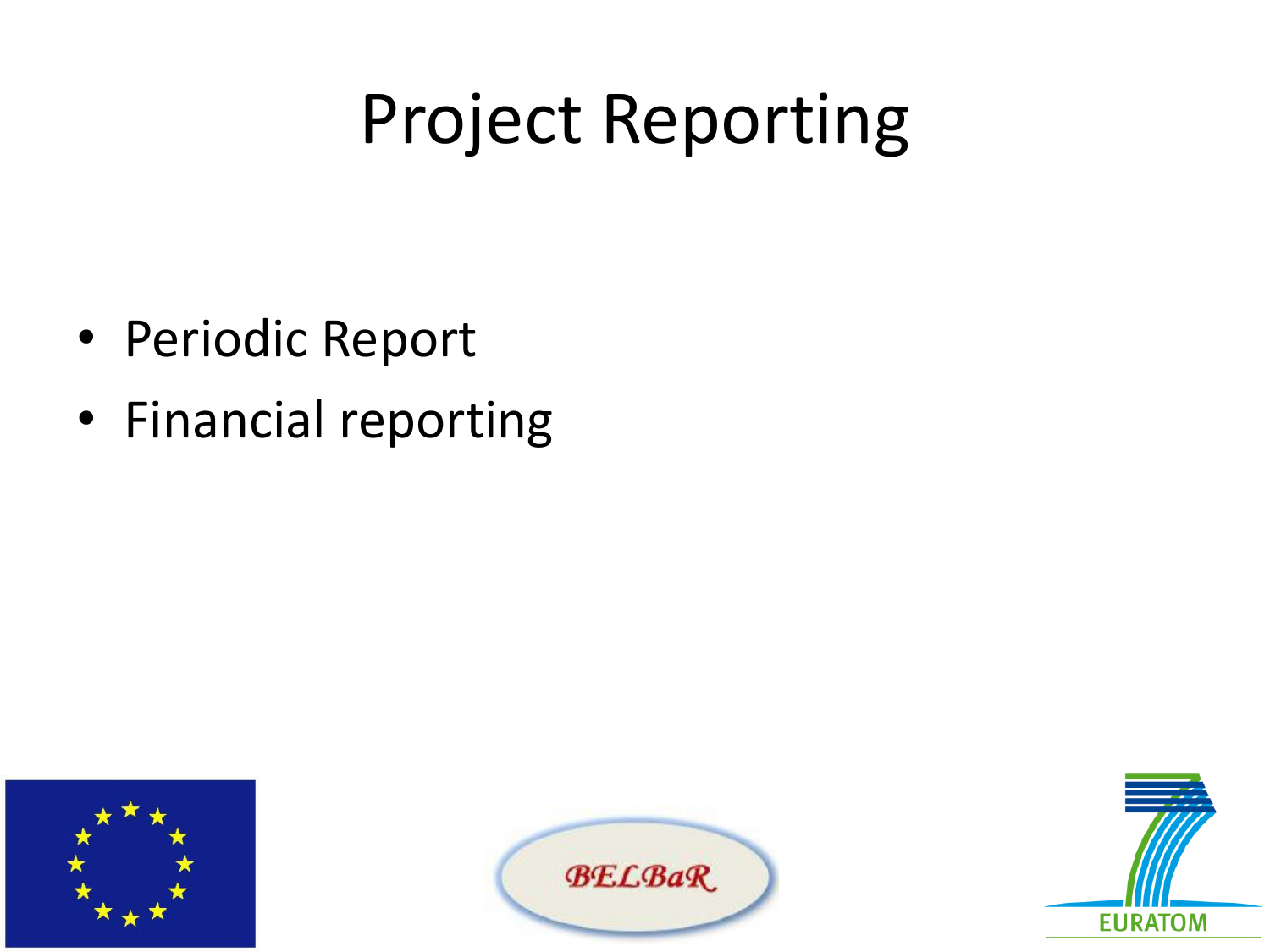#### Submitted deliverables 2012-2013

| <b>Title</b>                                                                                                        | <b>Lead beneficiary</b>                                                             | <b>Delivery date from Annex I</b> |
|---------------------------------------------------------------------------------------------------------------------|-------------------------------------------------------------------------------------|-----------------------------------|
| D1.1 Values of the parameters selected for experimental and modelling work                                          | <b>SVENSK</b><br><b>KARNBRANSLEHANTERING AB</b>                                     | 30/04/2012 (2 months)             |
| D6.2 Presentation of the project                                                                                    | <b>SVENSK</b><br><b>KARNBRANSLEHANTERING AB</b>                                     | 31/05/2012 (3 months)             |
| D1.2 Current state-of-the-art regarding treatment of colloids in the long term safesy case                          | NUCLEAR DECOMMISSIONING<br><b>AUTHORITY - NDA</b>                                   | 31/08/2012 (6 months)             |
| D4.1 Experimental techniques used for investigations of clay colloid stability                                      | <b>CLAY TECHNOLOGY AB</b>                                                           | 31/08/2012 (6 months)             |
| 5.1 Descriptions of conceptual models and the related mathematical models to support<br>D1.1                        | TEKNOLOGIAN TUTKIMUSKESKUS 31/08/2012 (6 months)<br><b>VTT</b>                      |                                   |
| D6.3 projectReview of project dissemination plan                                                                    | <b>SVENSK</b><br><b>KARNBRANSLEHANTERING AB</b>                                     | 31/08/2012 (6 months)             |
| D6.4 Communication Action plan and Publication plan                                                                 | <b>SVENSK</b><br><b>KARNBRANSLEHANTERING AB</b>                                     | 31/08/2012 (6 months)             |
| D2.1 Report on the effects of the water chemistry and clay chemistry on erosion processes CENTRO DE INVESTIGACIONES | ENERGETICAS,<br><b>MEDIOAMBIENTALESY</b><br><b>TECNOLOGICAS-CIEMAT</b>              | 31/05/2013 (15 months)            |
| D2.2 Progress report on erosion processes under flowing water conditions                                            | <b>KUNGLIGA TEKNISKA</b><br><b>HOEGSKOLAN</b>                                       | 31/05/2013 (15 months)            |
| D2.3 Progress report on the analasys and characterization of the bentonite gel and<br>colloids obtained             | <b>JYVASKYLAN YLIOPISTO</b>                                                         | 31/05/2013 (15 months)            |
| D3.1 Report on microscale investigations on colloid mobility controlling processes                                  | M V LOMONOSOV MOSCOW<br><b>STATE UNIVERSITY</b>                                     | 31/05/2013 (15 months)            |
| D3.2 Macroscale investigations on colloid stability in near-natural systems                                         | <b>HELSINGIN YLIOPISTO</b>                                                          | 31/05/2013 (15 months)            |
| D3.3 Understanding of radionuclide colloid interaction                                                              | THE UNIVERSITY OF<br><b>MANCHESTER</b>                                              | 31/05/2013 (15 months)            |
| D4.2 Progress report on the effect of pH on clay colloid stability                                                  | <b>CENTRO DE INVESTIGACIONES</b><br><b>ENERGETICAS,</b><br><b>MEDIOAMBIENTALESY</b> | 31/05/2013 (15 months)            |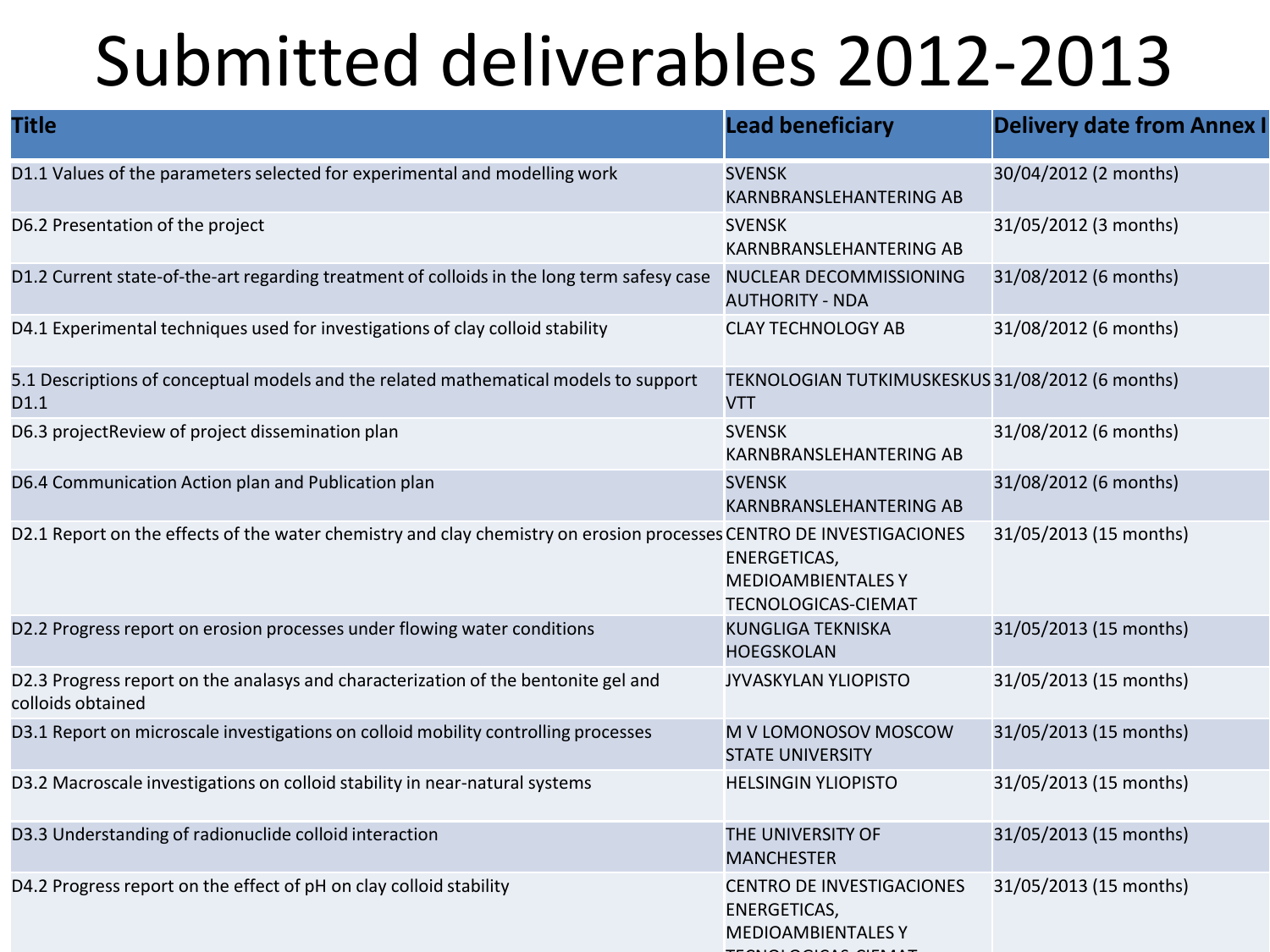#### Submitted deliverables 2014

| <b>Title</b>                                                                                      | <b>Lead beneficiary</b>                                                                     | <b>Delivery date from Annex I</b> |
|---------------------------------------------------------------------------------------------------|---------------------------------------------------------------------------------------------|-----------------------------------|
| 5.2 Progress report of model validation results and model<br>development                          | KUNGLIGA TEKNISKA HOEGSKOLAN                                                                | 28/02/2014 (24 months)            |
| D6.7 Presentation of project and initial results at international<br>conference                   | SVENSK KARNBRANSLEHANTERING AB                                                              | 28/02/2014 (24 months)            |
| D2.5 Progress report on erosion processes under flowing water<br>conditions                       | <b>CLAY TECHNOLOGY AB</b>                                                                   | 31/05/2014 (27 months)            |
| D2.6 Analysis and characterization of the bentonite gel and colloids<br>obtained in erosion tests | <b>TEKNOLOGIAN TUTKIMUSKESKUS VTT</b>                                                       | 31/05/2014 (27 months)            |
| D3.4 Report on microscale investigations on colloid mobility<br>controlling processes             | M V LOMONOSOV MOSCOW STATE<br><b>UNIVERSITY</b>                                             | 31/05/2014 (27 months)            |
| D3.5 Macroscale investigations on colloid mobility in near-natural<br>systems                     | <b>HELSINGIN YLIOPISTO</b>                                                                  | 31/05/2014 (27 months)            |
| D3.6 Understanding of radionuclide colloid interaction                                            | THE UNIVERSITY OF MANCHESTER                                                                | 31/05/2014 (27 months)            |
| D2.4 Report on the effects of the water chemistry and clay<br>chemistry on erosion processes      | CENTRO DE INVESTIGACIONES ENERGETICAS,<br>MEDIOAMBIENTALES Y TECNOLOGICAS-<br><b>CIEMAT</b> | 31/05/2014 (27 months)            |
| D4.4 Report on the reverability of the coagulation process                                        | CENTRO DE INVESTIGACIONES ENERGETICAS,<br>MEDIOAMBIENTALES Y TECNOLOGICAS-<br><b>CIEMAT</b> | 31/05/2014 (27 months)            |
| D4.5 KIT-INE Progress report on colloid stability and DOC effect                                  | Karlsruher Institut fuer Technologie                                                        | 31/05/2014 (27 months)            |
| D4.6 Status report on influence of complexing agents on clay colloid<br>stability                 | Karlsruher Institut fuer Technologie                                                        | 31/05/2014 (27 months)            |
| D4.7 Status report on the effects of various anions                                               | <b>CLAY TECHNOLOGY AB</b>                                                                   | 31/05/2014 (27 months)            |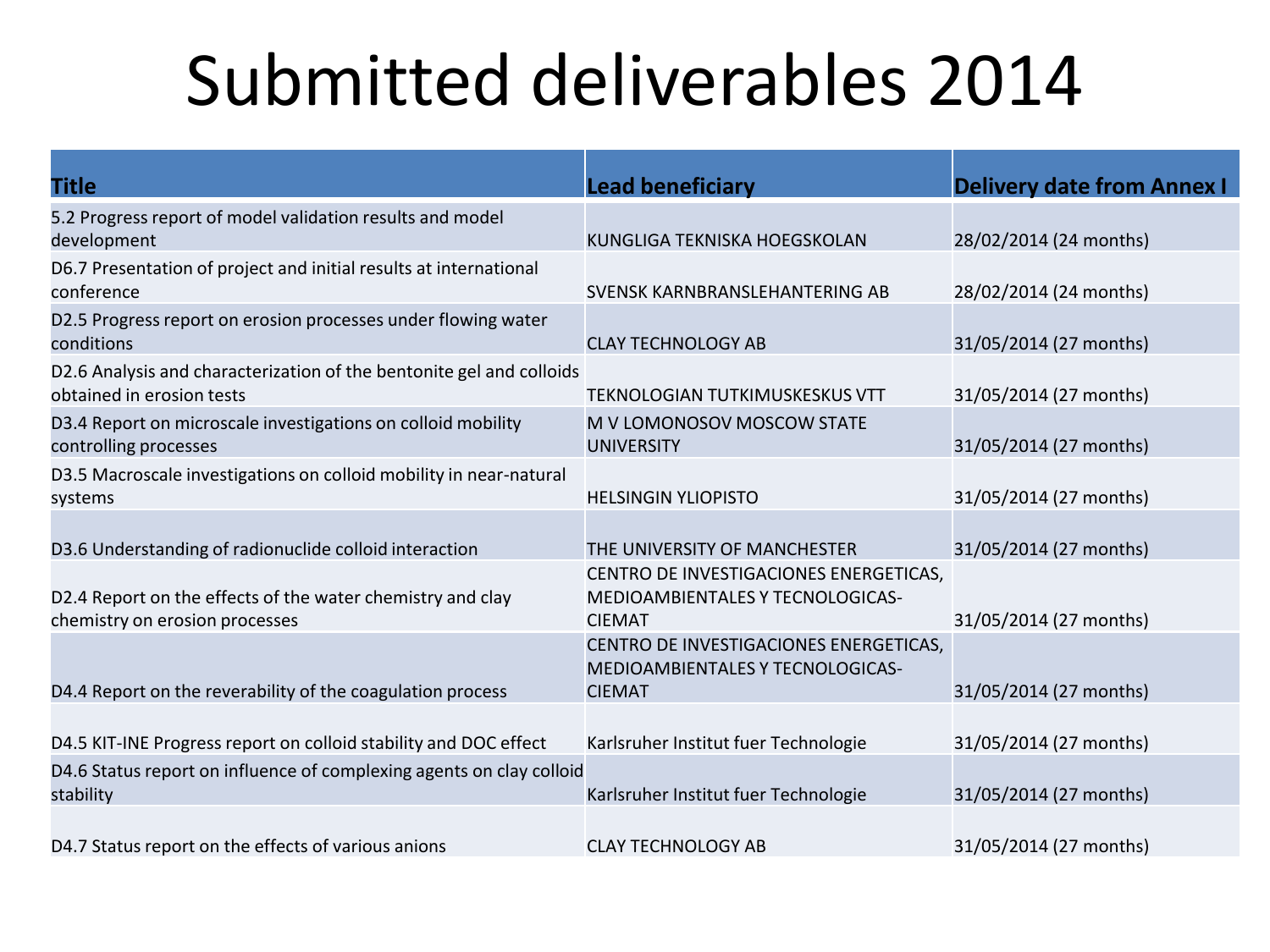#### Deliverables 2015

| <b>Title</b>                                                                                                  | <b>Lead beneficiary</b>                 |
|---------------------------------------------------------------------------------------------------------------|-----------------------------------------|
| D2.7 Report on the effects of the water chemistry and clay chemistry on erosion processes                     | <b>CIEMAT</b>                           |
| D2.8 Final report on erosion processes under flowing water conditions                                         | <b>CIEMAT</b>                           |
| D2.9 Analysis and characterization of the bentonite gel and colloids obtained in erosion tests                | Karlsruher Institut fuer Technologie    |
| D2.10 Analysis of bentonite colloid generation                                                                | <b>CIEMAT</b>                           |
| D3.7 Report on microscale investigations on colloid mobility controlling processes                            | M V LOMONOSOV MOSCOW STATE UNIVERSITY   |
| D3.8 Macroscale investigations on colloid mobility in near-natural systems                                    | <b>HELSINGIN YLIOPISTO</b>              |
| D3.9 Understanding of radionuclide colloid interaction                                                        | THE UNIVERSITY OF MANCHESTER            |
| D3.10 Mechanistical model of radionuclide colloid interaction                                                 | THE UNIVERSITY OF MANCHESTER            |
| D4.8 Report on the effect of different bentonite types on clay colloid stability                              | <b>CIEMAT</b>                           |
| D4.9 Rheology of attractive and repulsive montmorillonite/bentonite gels                                      | <b>CLAY TECHNOLOGY AB</b>               |
| D4.10 Effects of different mechanisms/factors on colloid stability                                            | KUNGLIGA TEKNISKA HOEGSKOLAN            |
| D2.12 WP2 partners final report. Evaluation of experimental results on bentonite erosion                      | <b>CLAY TECHNOLOGY AB</b>               |
| D2.11 Evaluation of experimental results on bentonite erosion                                                 | <b>CIEMAT</b>                           |
| D3.11 Experimental results on micro-to macroscale colloid rock and radionuclide interaction                   | Karlsruher Institut fuer Technologie    |
| D4.11 WP4 partners final report on experimental results on clay colloid stability                             | USTAV JADERNEHO VYZKUMU REZ A.S.        |
| 5.3 Synthesis report of model development and validations to support and to be referred to in D1.47 POSIVA OY |                                         |
| D1.4 Synthesis report of colloids and related issues in the long term safety case                             | NUCLEAR DECOMMISSIONING AUTHORITY - NDA |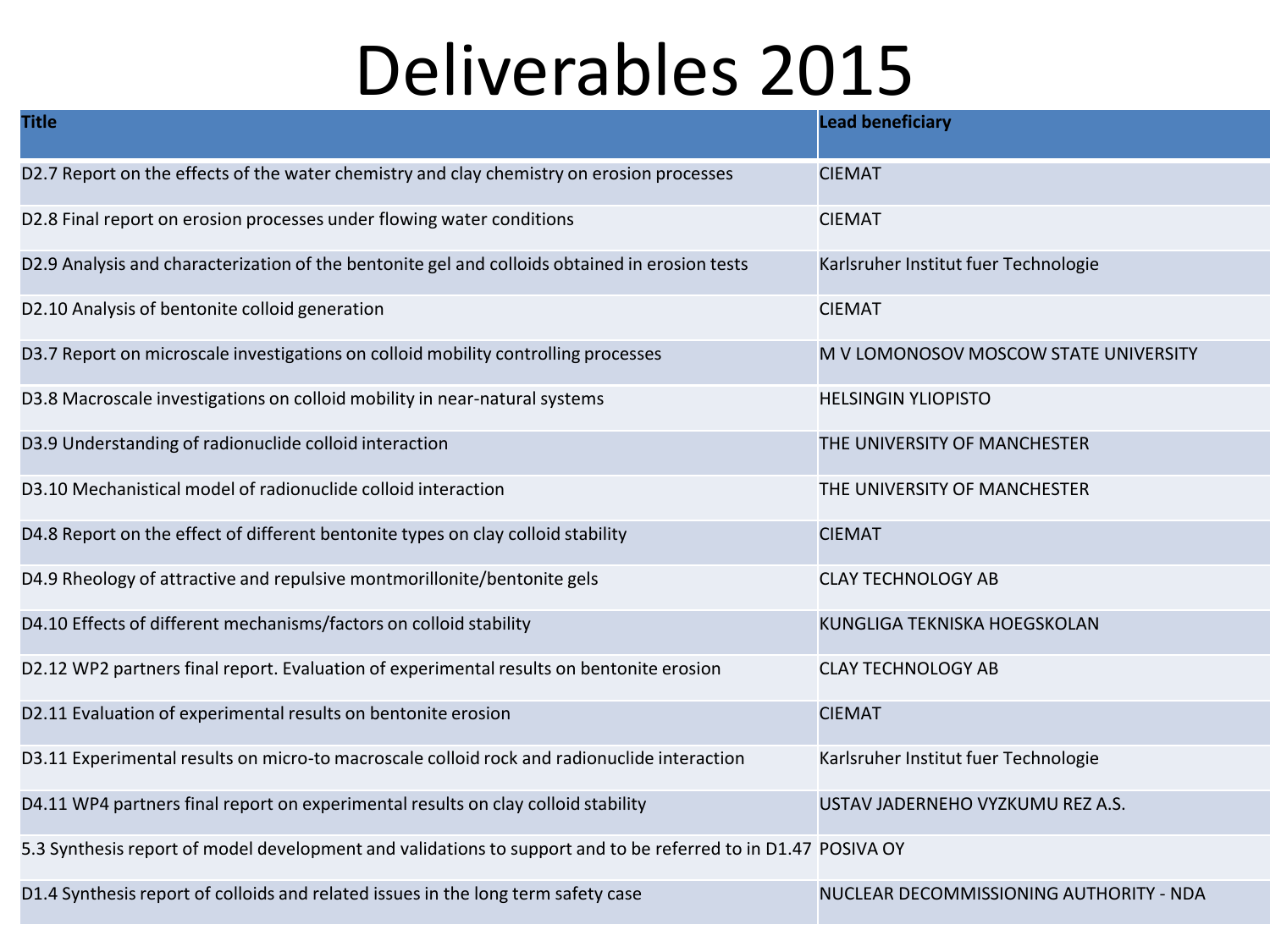# Upcoming Conferences

- Mid European Clay Conference Sept 16-19 2014 (Dresden)
- CLAY CONFERENCE March 23-26 2015 (Brussels)
- EUROCLAY 2015 July 5–10 (Edinburgh)





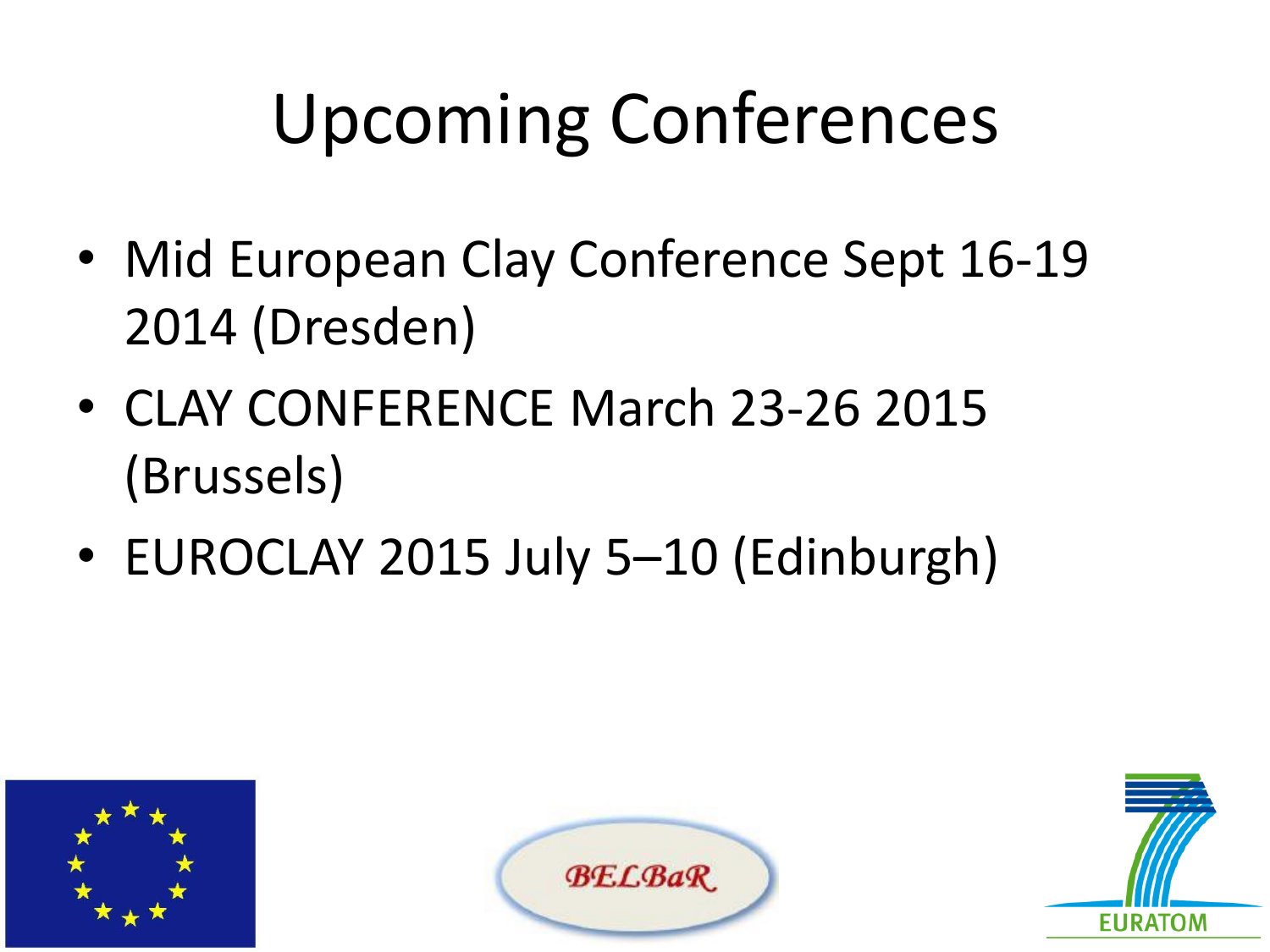### Publications

- Send title and authors to Coordinator when article is submitted to a journal.
- Send title and authors to Coordinator when article is published in a journal.

• [www.belbar.eu](http://www.belbar.eu/)